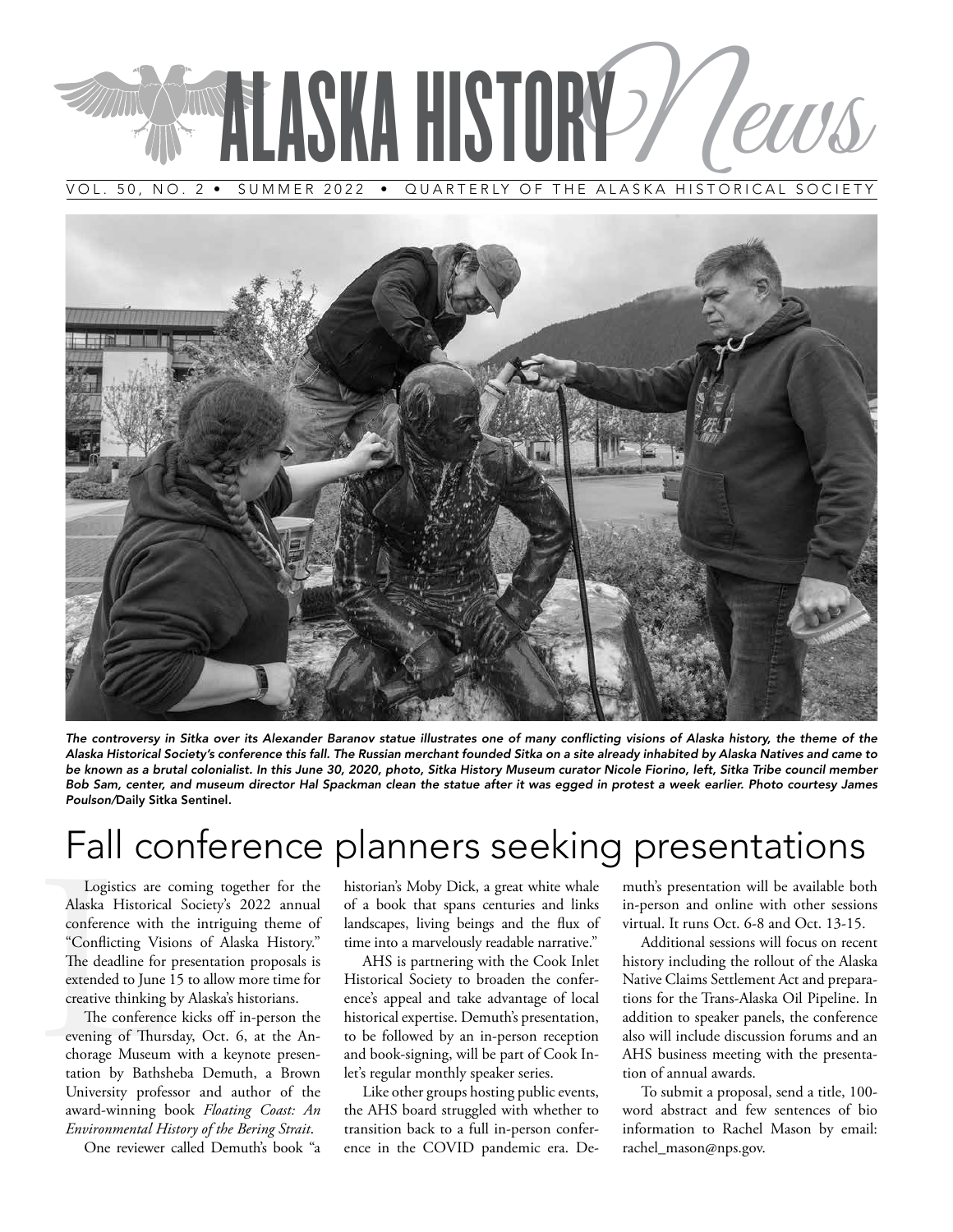# AHS pushes Muni of Anchorage to better care for historical items

As a public official for much of my career, I got pretty good at sniffing out the real reason for many government actions. During



my stints with Governors Steve Cowper and Tony Knowles and mayor and U.S. Sen. Mark Begich, I could usually determine whether an issue was driven by bureaucracy, legal constraint or politics.

But Anchorage Mayor Dave Bronson has me and my advocacy colleagues at the Alaska and Cook Inlet historical societies stumped. At issue is the care of and public access to approximately 25,000 books, maps, unique city documents and artwork owned by the city's Loussac Library.

As many historians and researchers will remember, in 2017 a water pipe broke and flooded part of the library's rotunda, forcing its closure and the relocation of much of the Alaska collection. In storage,

these materials were inaccessible to the public and some poorly cared for.

Two years ago, Bronson's predecessor appointed a 25-member task force to advise the library administration on planning for new space, dubbed the Alaska Room. In partnership with the Anchorage Library Foundation, about a million dollars was raised: a \$390,000 National Endowment for the Humanities grant, \$500,000 in bond funds approved by Anchorage voters, and additional private money. Through a robust public process, the task force worked with an interior design firm to develop space for these materials on the library's third floor.

But all of this progress screeched to a halt—apparently at Bronson's direction shortly after he took office in July 2021.

Over the past several months, the Anchorage and Cook Inlet Historical Societies have tried to find out why and encourage a restart of the process.

In March, we met with Deputy Director of Library Services Judy Eledge, who denied any knowledge of the effort. In follow-up emails with her, she said "the decision about the Alaska Room and any renovations lies within the Bronson Administration." On April 21, we directly wrote the mayor. As this newsletter goes to press in mid-May, we're still waiting for an explanation.

This initiative is a continuation of the AHS's advocacy to preserve and make accessible Alaska historical materials. Elsewhere in this newsletter you'll read about our interaction with U.S. Sen. Lisa Murkowski to protect Alaska documents housed in the Seattle National Archives and Records Administration and to pick up the pace

on digitizing them.

We've also initiated con-

At issue is the care of and public access to approximately 25,000 books, maps, unique city documents and artwork owned by the Anchorage Loussac Library.

versations with the Alaska Legislature to establish an Alaska commission to oversee our state's partici-

pation in the national 250th anniversary of the American Declaration of Independence in 2026. In 2016, Congress set up a federal commission for this purpose and already dozens of states and tribal entities have created local organizations.

Of course, our board's chief focus remains on a productive and fascinating 2022 annual AHS conference in October. So far proposals for conference presentations are a little light, so we encourage you to develop your best ideas around the theme, "Conflicting Visions of Alaska History." Deadline for proposals is June 15. I'm working on mine now.

As always, we welcome your thoughts and suggestions.

*—David Ramseur*



#### BOARD OF DIRECTORS

David Ramseur, *President Anchorage* Rachel Mason, *Vice-President Anchorage* Erik Johnson, *Treasurer Anchorage* Angela Schmidt, *Secretary Fairbanks* Karen Brewster, *Fairbanks* Carol Gales, *Nome* Patuk Glenn, *Eagle River* J. Pennelope Goforth, *Anchorage* Ian Hartman, *Anchorage* Mike Hawfield, *Homer* Averil Lerman, *Anchorage* Sara Piasecki, *Anchorage* Rebecca Poulson, *Sitka* Wendy Ranney, *Cordova* William Schneider, *Past President* 

#### *Fairbanks*

#### STAFF & SUPPORT

Jo Antonson, *Executive Director* Ross Coen, *Editor, Alaska History* David Ramseur, *Editor, Alaska History News* Judy Bittner, *Chief, State of Alaska, Office of History and Archaeology* Patience Frederiksen, *Director, State of Alaska, Division of Libraries, Archives and Museums*

#### GET IN TOUCH

We welcome your letters, news and photos. Send them to: P.O. Box 100299 Anchorage, AK 99510-0299 Phone: 907-276-1596 members@alaskahistoricalsociety.org www.alaskahistoricalsociety.org or find us on Facebook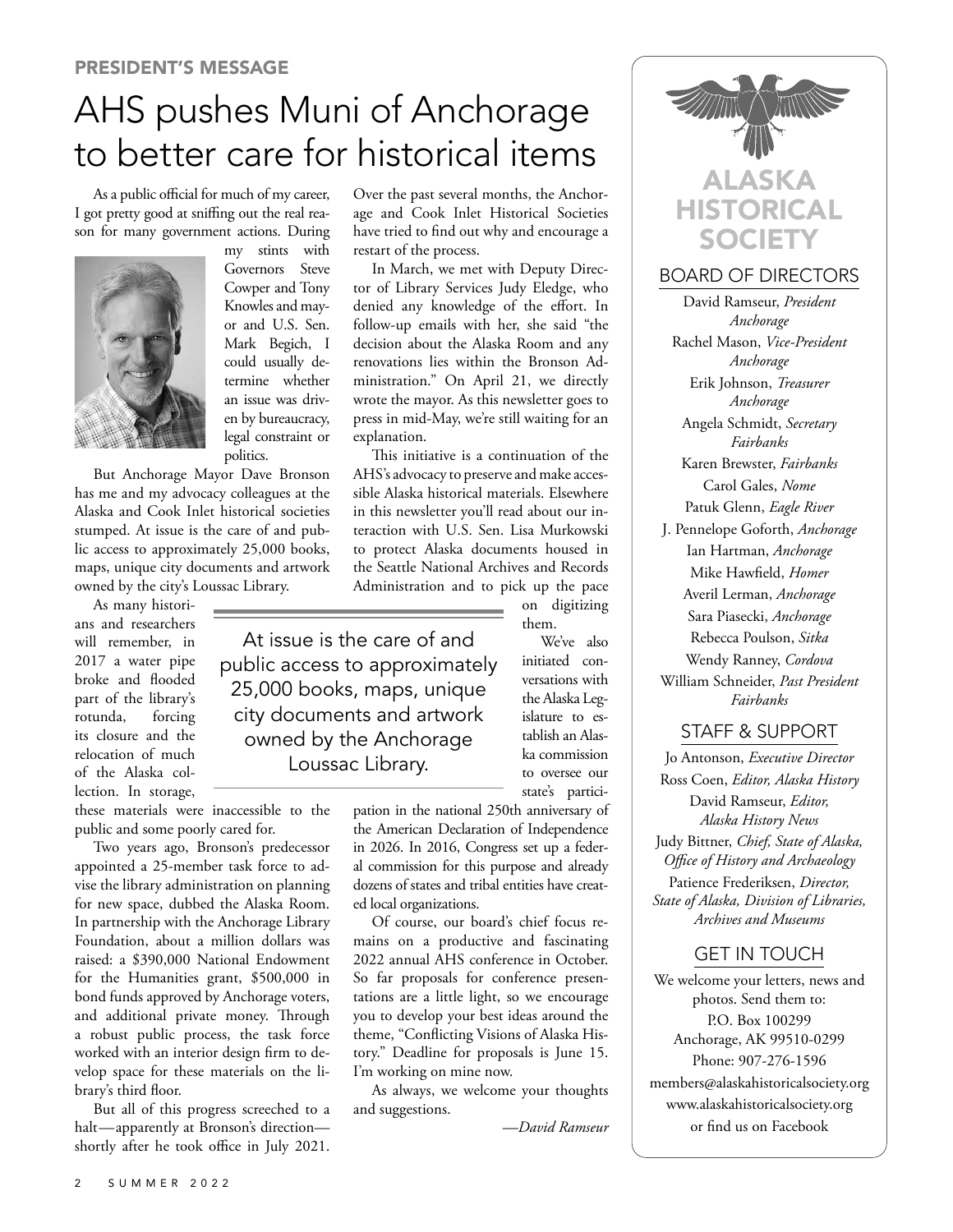

Photo courtesy of Dermot Cole

## Terrence Cole's eclectic collection benefits library

An estimated 600 fans of late Alaska historian Terrence Cole crowded Fairbanks's Noel Wien Library in April to buy up Cole's extensive book collection, resulting in the donation of more than \$19,000 to the library's renovation fund. Cole, who passed away at age 67 in 2020, was infamous for buying books on every conceivable topic from world history to baseball.

About 30 volunteers helped set up the two-day sale. Some of Cole's older, more rare books have gone to the Literacy Council of Alaska and others will remain at Noel Wien. Cole was a history professor at the University of Alaska Fairbanks and author of numerous books. The AHS thanks the Cole family for the earlier donation of eight boxes of Terrence's Alaska history books and ephemera for our fundraising auctions.

### NARA digitizing Alaska records, still no new building planned

The National Archives and Records Administration (NARA) is plugging away on digitizing Alaska's federal records housed in Seattle but little progress has been made in upgrading or replacing the archives facility there. That's according to U.S. Sen. Lisa Murkowski in a March letter to the Alaska Historical Society, responding to our request to her for an update.

The COVID pandemic "slowed NARA's ability to digitize Alaska's records, (but) the agency has committed to me that our records will be fully digitized and posted online on a platform that is easily found and searchable," Murkowski wrote.

Through the AHS's Advocacy Committee, the Society has worked with other Pacific Northwest historical groups to stop the Trump administration's plan to close the federal archives in Seattle, plan for an upgraded or new facility, and digitize Alaska's records kept there.

Murkowski said she included several provisions in a fiscal 2022 budget bill pertaining to the archives, including:

• Requiring NARA to consult with Alaska stakeholders about their priorities for records digitization within 90 days of the bill's effective date;

• Expecting NARA to complete digitization of Alaska records and post them on their website;

• Prohibiting sale of the NARA Seattle facility "unless and until the General Services Administration and NARA develop a plan to relocate the records within the Seattle area";

• Directing NARA to report within 210 days the costs of digitizing and relocating the records to a new facility.

Murkowski noted that no new federal funds to upgrade or replace the Seattle facility were included in the budget bill.

The AHS remains dedicated to maintaining a national archives facility in the Pacific Northwest to house these valuable federal records and preserve public access to them. The society also will continue to advocate for the speedy digitization of Alaska's records so that Alaskans may access them from our home state.

*—David Ramseur*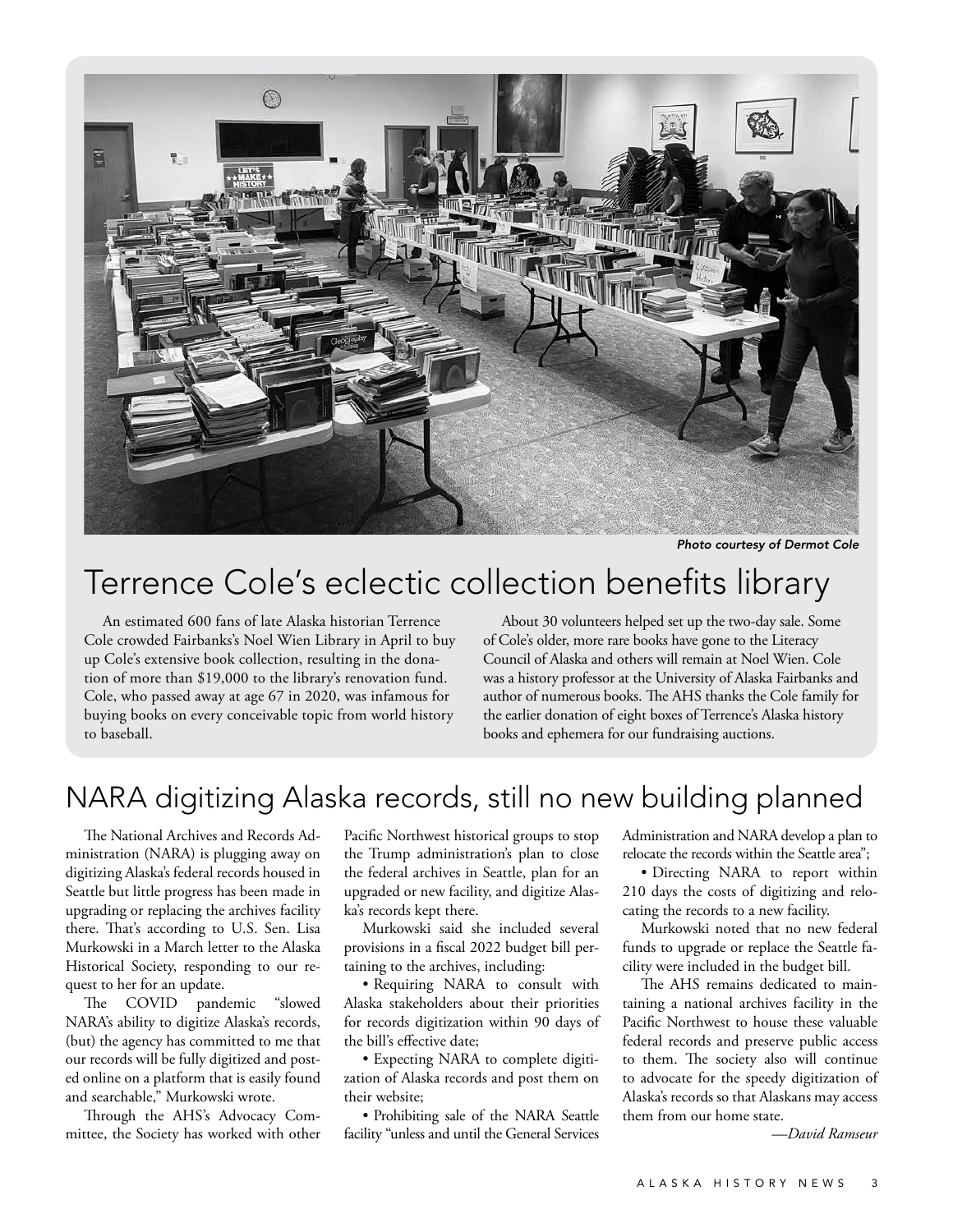## MUSEUM/HISTORICAL SOCIETY PROFILE Layers of history on display at Aleutians museum

At the Museum of the Aleutians in Unalaska, it's all about layers.

"One of the things I love about the Aleutians is the stratigraphy," said Ginny Hatfield, an archaeologist and the museum's director since 2017.

At the Museum of the Unalaska, it's all about l<br>
"One of the things I<br>
"One of the things I<br>
Aleutians is the stratigra<br>
ny Hatfield, an archaeol<br>
museum's director since<br>
"I love these layers the<br>
here, where you can see<br> "I love these layers that you can see here, where you can see natural sediment, you can see where they cut in and dug down to make semi-subterranean houses, and then you have layers from volcanoes, depending on what island you're working on. It's kind of really beautiful, these layers of time and trying to interpret it and understand it."

These layers and more are interpreted at the Museum of the Aleutians, or MOTA, which opened in 1999.

"Our mission is to collect, preserve and share the rich cultural legacy of the Aleutian Islands region," Hatfield said.

"We're such a multicultural place, that involves 9,000 years of people living in these islands and then Russian contact. And now we have all of these artists who are making and creating things."

Displays of intricately woven grass baskets, traditional lightweight rain gear made from the esophagus and intestines of sea lions or seals, and fishing-related objects from precontact eras through today were joined in March by the Aleutian Arts Council's 30th annual community art show.

Behind the scenes, MOTA staff care for 500,000 archaeological and other objects, host visiting researchers, organize summer archaeological digs for community members young and old to join, and are working on a genealogy project to tie Commander Island residents with people in other parts of the Aleutians and Southwest Alaska.

World War II buffs expecting exhibits on the 1942 Japanese bombing of Unalaska and occupation of Attu and Kiska are directed to the visitors center

at the Aleutian Islands World War II National Monument.

"Our museum focuses more on what happened after the bombing, which was the evacuation of the Unanga's people," said Hatfield, who noted that visitors sometimes come out crying. "We probably get the most comments about the evacuation exhibit because people don't know about that.

"All of these villages were evacuated at that time. The military here in Unalaska occupied those houses and



"Woman Of Ounalashka," an original pencil sketch, is a treasured piece among the Museum of the Aleutians' collections. It was drawn on July 1, 1778, by John Webber, the official artist of Captain Cook's expedition. MOTA 2001.059.

didn't take great care of them. So when the people returned, they came back to a really devastated community." Some villages were never reinhabited.

Evacuees were moved by the U.S. military to sites such as abandoned canneries in Southeast Alaska. Living in substandard and poorly heated conditions, many died from disease and malnutrition. Museum visitors can watch *Aleut Story*, an 87-minute film with interviews of evacuees and survivors.

"It was a pretty frightening time for them because they went from a treeless landscape to a place of trees that's completely unfamiliar," Hatfield said. "Landscapes are a big piece of our culture, wherever we're from there's often stories and worlds that are embedded in landscapes, and to be relocated like that was psychologically impactful."

MOTA hosts two or three temporary exhibits annually. The community art show is featured each spring. This sum-

> mer, MOTA will exhibit work by gyotaku fish printing artist Dwight Hwang of California. Prints for the show were created using fish, octopus and crab sent to Hwang by local fishermen. Hwang will fly in to set up and take down the show and will offer community workshops during each visit.

MOTA's collections are a valuable resource for regional artists and culture bearers.

Unangax sewer Anfesia Tutiakoff is doing research on sewing with gutskin, and is working with the Qawalangin Tribe to teach gutskin sewing skills to others.

"She's literally studying what her ancestors—like her grandmother and other relatives have done that we are able to curate on behalf of all Unangax people," Hatfield noted.

Similarly, weavers from around the region visit MOTA to study how baskets in the collection were woven.

COVID-19 ravaged the museum's income stream by nixing annual fundraising events and cruise ship visits. MOTA pivoted with grants to digitize much of its photo collection, create educational materials for remote schools in the region, and inventory and better care for some parts of the collection.

The museum is open 11am-4pm Tuesdays-Saturdays. Find out more at www.aleutians.org.

*—Carol Gales*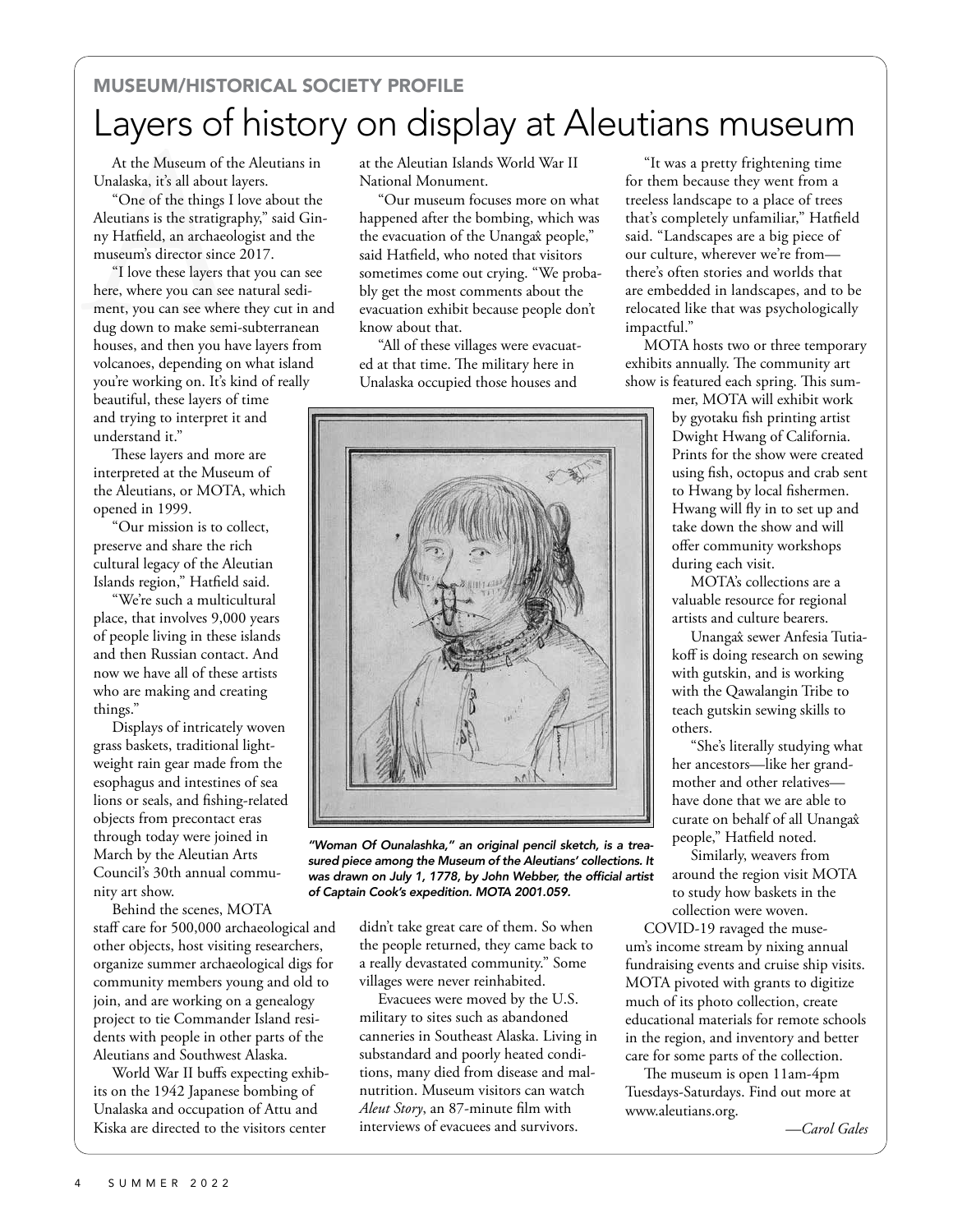#### AHS BOARD MEMBER PROFILE

# Passion for study of living people and cultures inspires AHS board member, NPS anthropologist

Rachel Mason's pa<br>people and their cultu<br>of Chicago; lived in h<br>and was enriched in tl<br>District and the "lost<br>Mason, the Alaska<br>third three-year term<br>the AHS fiercely char<br>bring an appreciation<br>Again this year, M:<br>its annu Rachel Mason's passion for ethnography—the study of living people and their cultures—was born in the culturally diverse city of Chicago; lived in her imagination in the jungles of New Guinea; and was enriched in the fishing bars of Kodiak, Seward's Red Light District and the "lost villages" of the Aleutians.

Mason, the Alaska Historical Society's vice president, is in her third three-year term on the board. She serves because she believes the AHS fiercely champions Alaska's rich history and she wants to bring an appreciation for living communities to the cause.

Again this year, Mason is overseeing the society's premier event, its annual fall conference with the enticing theme of "Conflicting Visions of Alaska History." She helped craft the conference topics, oversees the review of presentations, and will preside over the six-day event scheduled to kick off Oct. 6. Mason also secured this year's keynote speaker, Brown University Professor Bathsheba Demuth, author of the award-winning book *Floating Coast: An Environmental History of the Bering Strait*.

A senior cultural anthropologist for the National Park Service's Alaska region and program manager for the Aleutian Islands World War II National Historic Area, Mason's interest in diverse populations began in her Chicago childhood. Her family moved to a camp in northern Illinois that served inner-city youth when her father, who had a background in theology, became the camp director. The camp, Mason said, was a microcosm of 1960s activism, hiring staff from historically Black colleges in the South and preparing young idealists for civil rights work.

Mason's mother grew up in China and earned a doctorate in history. She worked to document Asian history in the U.S. and helped Hmong immigrants adjust to life in the U.S. Mason was also exposed to other cultures when she lived in Bordeaux, France, with her aunt and uncle for a year, and when her family lived for another year in the Four Corners area of the American Southwest.

Mason entered Portland's Reed College already settled on a degree in anthropology and planning to use it studying the people of Papua New Guinea. After Mason earned a master's degree

Rachel Mason believes the AHS fiercely champions Alaska's rich history and she wants to bring an appreciation for living communities to the cause.

in anthropology at the University of Virginia in 1981, a friend told her enough about Alaska to adjust her focus northward. That launched six years of working in Kodiak's canneries, driving a cab, and other odd jobs in post-pipeline Alaska. She never looked back at New Guinea and titled her doctoral dissertation "Fishing and Drinking in Kodiak."

For her doctoral research in anthropology from UVA, Mason continued her study of the "surprisingly interesting strangers" she encountered conducting studies of the impact of the 1989 Exxon



Rachel Mason exploring history on the Chilkoot Trail. Photo by Martha Mason Miller, courtesy Rachel Mason.

*Valdez* oil spill on Prince William Sound and Gulf of Alaska fishing communities. At age 40, she landed what she characterizes as her first regular office job as an anthropologist in the Federal Subsistence Program at the U.S. Fish and Wildlife Service in Anchorage. She joined the NPS in 2000 and has worked as a cultural anthropologist there since, with collateral duty as a conflict resolution mediator.

Among the research of which she is most proud is documenting the Red Light District in Seward between 1914-54 by recording oral histories from those who knew the working women, titling one presentation on her research "Hardboiled Innocence." She also continues nearly two decades of work on the "lost villages" of the Aleutians, communities where Unangax (Aleut) residents were forcibly moved during World War II and could never return. Her book with Ray Hudson, *Lost Villages of the Eastern Aleutians: Biorka, Kashega, Makushin*, was published in 2014.

When not publishing professional papers or serving as an adjunct University of Alaska Anchorage anthropology professor, Mason can be found on a yoga mat or hiking a desolate Alaska trail, ideally devoid of bears.

*—David Ramseur*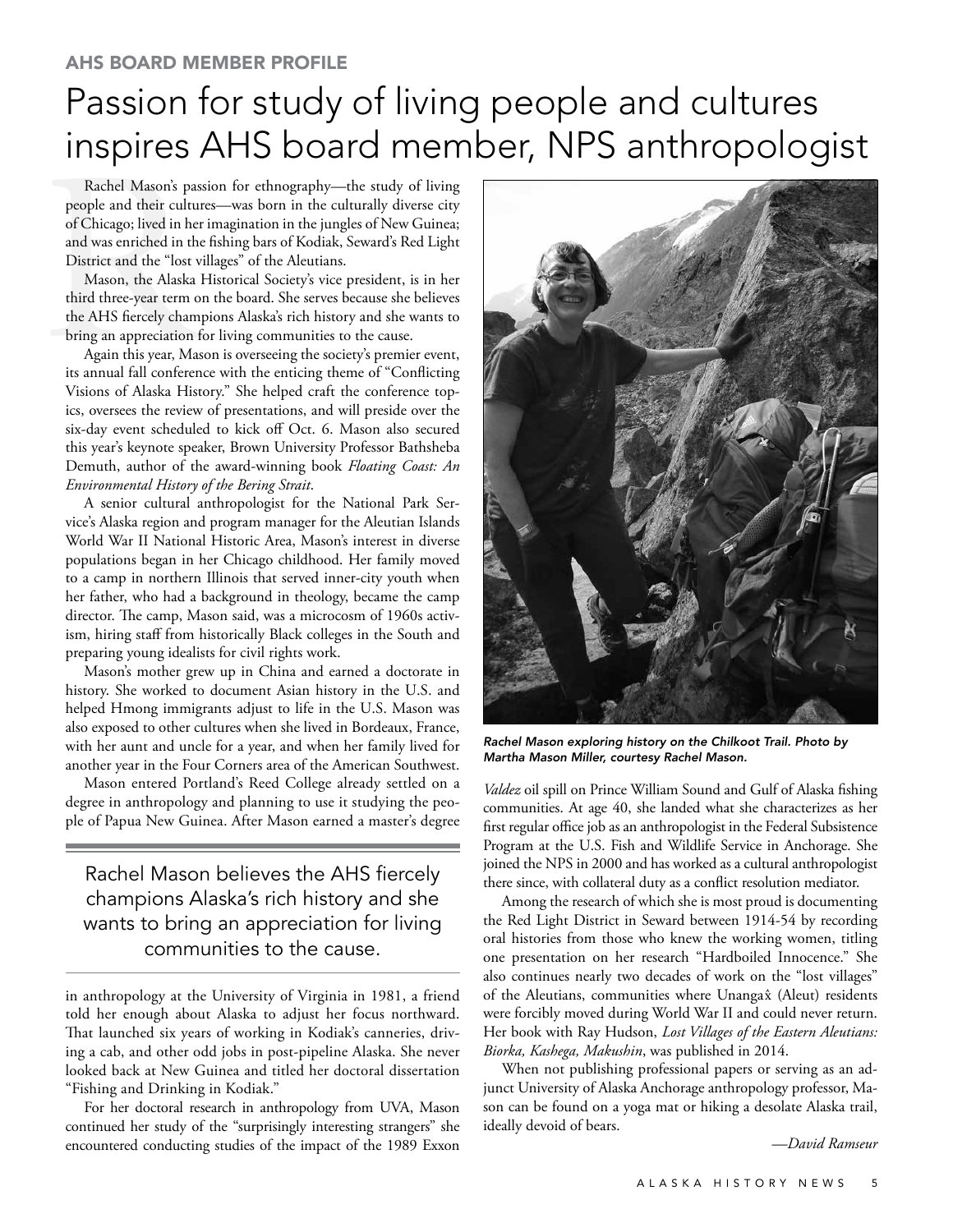### SITKA

#### Stories of starting fishing on tap in fall

The Sitka Maritime Heritage Society will host a program this fall featuring the theme, "Starting Out: Skiffs and Scows, Innocence and Experience." Eric Jordan will facilitate as people tell the stories of how they came into fishing. The audience then will have a chance to share their own stories. The event was originally scheduled for the society's 2022 annual meeting in March, but the storytelling was postponed until the fall. For rescheduling information, go to sitkamaritime.org. The society's main focus is to revitalize the historic Japonski Island Boathouse as a year-round maritime heritage museum and boat repair facility, but its members support a variety of other activities, including producing a brochure with a walking map and guide to Sitka's fishing vessels.

### SEWARD

#### 1930s restaurant window card on display

The Resurrection Bay Historical Society has a restaurant window card on display that was originally used in the 1930s to promote George Nishiyama's Chop Suey House. Nishiyama came to Alaska and in 1910 was living in Cordova. In Seward he operated a restaurant



called the Noodle House at Third and Washington in Seward; later he may have renamed it the Chop Suey House or acquired another restaurant. During World War II, along with other Japanese-Americans in Alaska, he was sent to a confinement site in the Lower 48. Resurrection Bay Historical Society acquired the card in 1966 along with other items from the Al Peel house. Peel was a former policeman whose wife, Lydia Griffiths, was a well-known madam in Seward.

Window card for Chop Suey House, Seward. Photo courte*sy Resurrection Bay Historical Society.*

#### Urban renewal recalled in "pages from past"

The Resurrection Bay Historical Society's "Pages from the Past" column in its April newsletter cited a 1966 newspaper article that cheered street paving in the town, starting the year after the 1964 earthquake caused so much damage to the community. The first project was paving the streets in the business district. Urban renewal funding was to be used for Ocean Drive and the Seward Highway to Mile 7. The small boat harbor industrial park had paved sidewalks and water and sewer lines, and streets were being built. The writer of the article was responding to a frequent comment he had heard while on a recent trip to Kodiak: "I didn't think anybody lived there [Seward] anymore!" (Perhaps Seward residents made the same comment about Kodiak, which also suffered significant damage from the earthquake.)

### **HOPE**

#### Territorial school faced challenges

A Territorial school was established in Hope in 1915 in a building formerly used as a brewery. The school in Hope opened and closed depending on whether there were enough elementary-aged students to make it worthwhile. The school closed in 1922 when enrollment was down to three students. The school reopened in 1934, but the building burned down in April 1937 and students had to spend the last few weeks of the school year in the Hope Social Hall.



Hope School in Spring 1922. The school had to close in the fall because only three students were left, presumably the three sitting in the front row in this picture. The teacher, Mary Managle, is far right. Photo courtesy Hope and Sunrise Historical Society, Clark Collection 2010047.003.

### PORT ALEXANDER

Early homesteaders recount their lives in books

Twin brothers Matt and Mark Kirchhoff arrived in Port Alexander to establish homesteads in 1976. Homesteading there seems to have occurred largely through word of mouth. That was the case for the Kirchhoffs. Matt heard about the homestead opportunity in the middle of the Gulf of Alaska while working on a NOAA boat. When he got to land he called brother Mark, who was in New Zealand. The brothers met in Anchorage and headed to Port Alexander to claim their homesteads. Both brothers have published books deriving from their homesteading experiences; Mark's is *Port Alexander, Alaska: A Centennial Celebration, 1913- 2013* (2014, with Tom Paul and Mike Stemp), and Matt's book is entitled *Cabin: A Guide to Building the Perfect Getaway* (2021, with David and Jeanie Stiles).

### ANCHORAGE

#### Historic Preservation Month activities underway

Preservation Alaska celebrates Historic Preservation Month in May, kicking off the month by announcing the Ten Most Endangered Properties in Alaska. This year there are 11 properties on the list. They are, in order of priority:

- 1. Fourth Avenue Theatre, Anchorage
- 2. Ascension Church of Our Lord Chapel, Karluk
- 3. Bishop Rowe Chapel, Arctic Village
- 4. Fort William H. Seward Hospital, Haines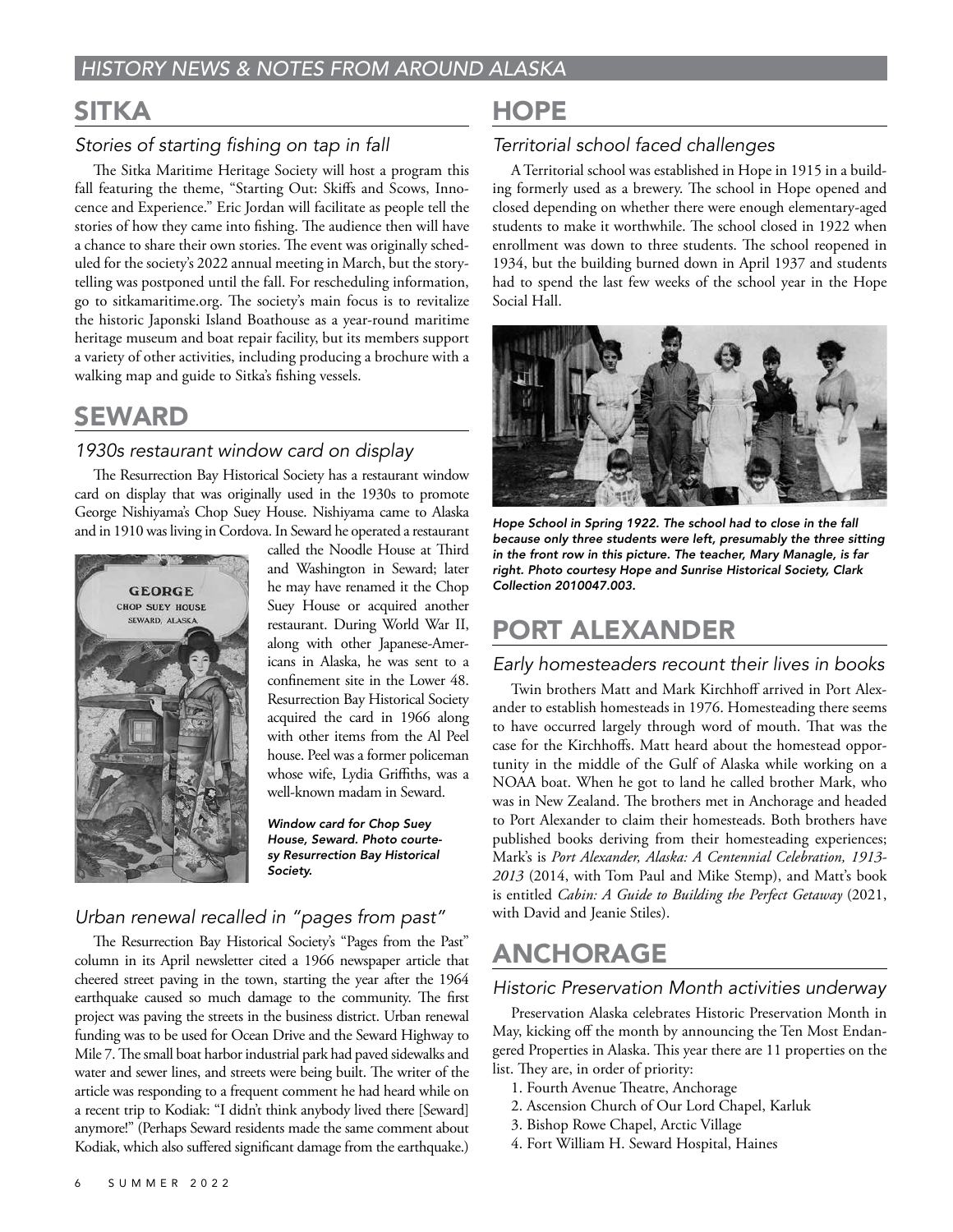#### *HISTORY NEWS & NOTES FROM AROUND ALASKA*

- 5. Pilgrim Hot Springs, near Nome
- 6. Hi-Yu Stamp Mill, Fairbanks
- 7. Bristol Bay Boats, Naknek
- 8. One Room Schoolhouse, Talkeetna
- 9. Eldred Rock Lighthouse, near Haines
- 10. Steamer *Nenana*, Fairbanks
- 11. Pioneer Hall, Ketchikan

Several virtual programs are planned as part of the Historic Preservation Month celebration. One is a conversation with Eric Hollenbeck, owner of Blue Ox Mill Works and Historic Village in Eureka, California, and star of *The Craftsman*, a program on the Magnolia Network on discovery+, that will include a showing of a half-hour program documenting his work restoring historic buildings, including in Alaska. Two other programs will be of a video of moving of the Ascension of Our Lord Chapel in Karluk to save it from falling over a cliff, and a production made for the Mug Up cannery exhibit that is at the Alaska State Museum this summer.

Anchorage plans a Photo Puzzler Treasure Hunt where from photos of distinctive portions of historic buildings in downtown Anchorage players are to identify the building. There is also a Historical Selfie Scavenger Hunt where participants take a selfie in front of their favorite historical property and post it to Facebook, Instagram or Twitter. Again this year the University of Alaska Fairbanks Film Archives will post links on its website and Facebook page to online historic footage of communities around the state.



*SS* Nenana being built, 1932. Photo courtesy Pioneers of Alaska Museum of Fairbanks, Bill Berry Collection.

### PALMER

#### Trust works to keep ag land in the Mat-Su

The Palmer Historical Society's History Night in April was devoted to the Alaska Farmland Trust. Phoebe Autry shared a brief history of the trust and explained the conservation easement process and the FarmLink program. The trust, founded in 2005, works to protect threatened farmlands and preserve them for future generations. Working mainly in the Matanuska-Susitna Valley, where agriculture in Alaska is concentrated, the trust helps farmers start or expand their farming operations and connects land seekers with landowners who want to see their property farmed.

### KETCHIKAN

#### Walks teach of salmon history, colorful characters

Ketchikan is a great town for pedestrians, and visitors and residents alike can enjoy several fascinating historical walking tours. According to Ketchikan Museums' 2021 annual report, another opportunity to learn on foot is in the works. The Ketchikan Salmon Walk along Ketchikan Creek will showcase the salmon themselves as well as the history of the fishery and art that features salmon. Artist Ray Troll designed the logo for the project, which is coming together this year. Another new Ketchikan foot-accessible historical display is also coming soon. The Ketchikan Historic Commission was recently awarded historic preservation grants from the state to create and install 10 signs depicting "Colorful Characters and Places" in downtown Ketchikan.

#### Grateful donor returns cedar bentwood box

Ketchikan Museums recently receive a red cedar bentwood box with an Eagle design made by noted Tlingit carver Nathan Jackson. The donor, Grete Dixon, said that in the 1970s her son visited Ketchikan to sing in a church ensemble and was hosted by Jackson and his wife, Dorica, during his stay. When Grete and her husband Bill later visited Ketchikan, Jackson gave them the box in return for some masonry work at the Jackson home. After more than 40 years the Dixon family decided to send the box back to Ketchikan for the whole community to enjoy.

#### Grumman Goose "plane tags" celebrate history

Back in 1989 the Tongass Historical Society sponsored the Save-the-Goose project in an effort to restore an amphibious seaplane in Ketchikan. This Grumman Goose was first brought to Ketchikan in 1945 and flew all over Alaska in the service of Ellis Airlines. Hundreds of people participated in the effort to restore the Goose, and the restoration is still ongoing. Tongass Historical Society recently partnered with MotoArt, a company that turns old aircraft parts into functional art and aviation décor, on a new way to commemorate the Goose. They are producing and selling plane tags—aviation mementos made from the skin of retired aircraft, ready to be displayed or to serve as ID tags. A numbered series of 5,000 Goose plane tags will be released, with metal, white, and green variants. They are available at www.planetags.com.

#### Wax museum created about local characters

Katie Sivertsen's second-grade class from Point Higgins Elementary visited the Tongass Historical Museum this spring on a research trip. Back in the classroom, the students developed characters engaged as boat builders, lumberjacks, pilots, store owners and teachers and created a "wax museum." The students then visited Tongass Historical Museum again dressed as their characters to present their research to family, friends and museum staff.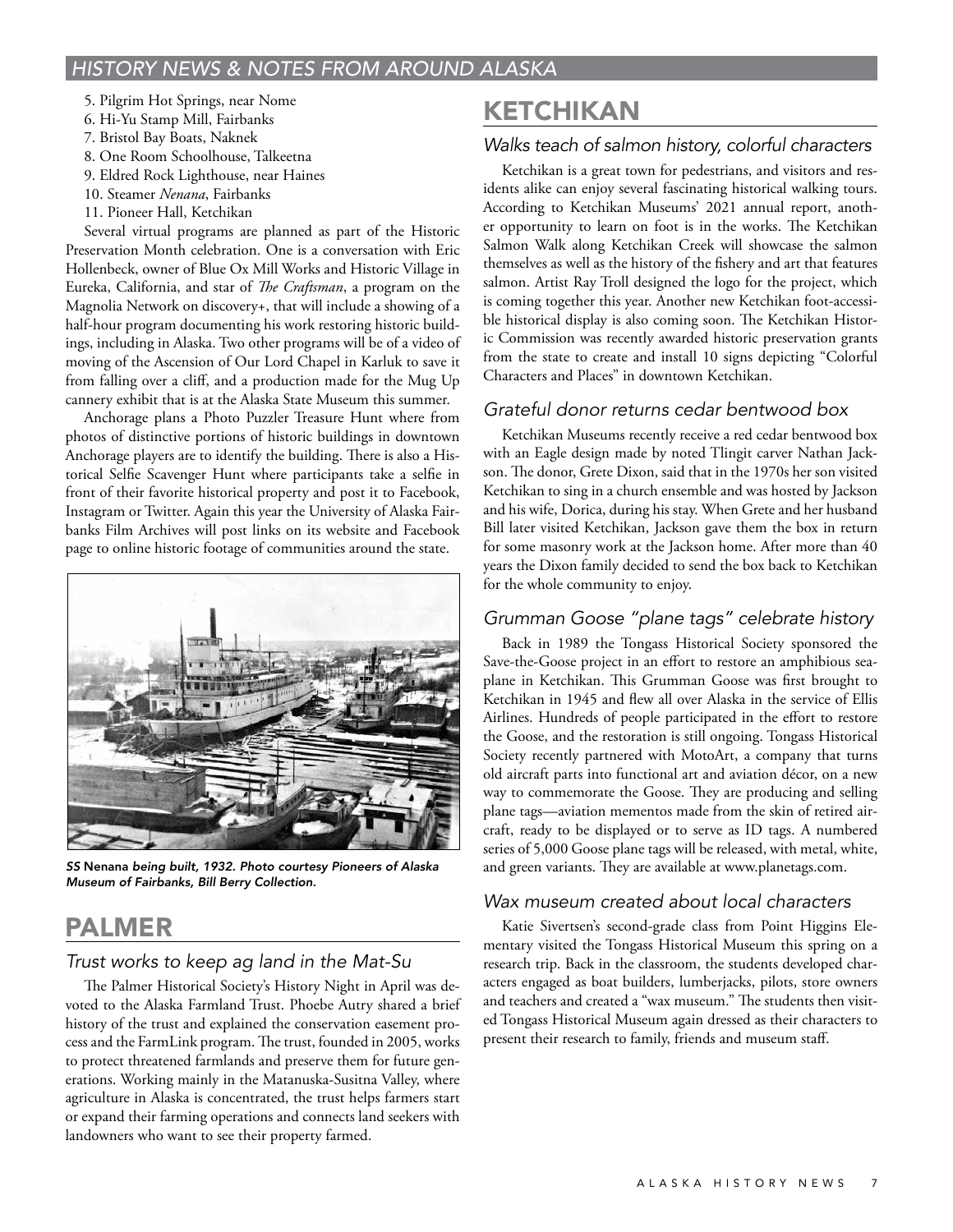### KODIAK

#### Food security subject of community-based exhibit

The Kodiak History Museum's temporary exhibit program prioritizes community-based exhibits. The museum evaluates proposals and chooses those whose topic and significance are most relevant to the museum's mission. The museum and community partners create the exhibits together over the course of four meetings, and partners are compensated for their time. A temporary program entitled "Hunt, Fish, Gather, Grow: Exploring Food Security on Kodiak" closed at the end of April. The exhibit, co-curated with partners Bounty Farm and Kodiak Harvest Co-op, centered on food access on a remote island and included information about local production, supply chain interruption and knowledge about food processing and storage. Another temporary exhibit, entitled "Making History, Day by Day: Kodiak, Our Stories, & the COVID-19 Pandemic," will be on exhibit June 10 through August 1.

#### Remembering when "Crab Was King" in Kodiak

The Kodiak Maritime Museum has a new outdoor exhibit of photographs of people who lived through the town's historic king crab fishery boom from the late 1950s through the early 1980s. Forty 6'x4' images have been printed on aluminum panels and mounted on buildings around Kodiak's harbor where millions of pounds of king crab were once landed. The images are recent photographs of fishermen, processing workers, bartenders, housewives and others holding color photographs of themselves from the king crab era. QR code signage accompanies the images for the viewer to use a cellphone to listen to three-minute oral histories of the people portrayed telling their stories. The project started with an oral history project, "When Crab Was King," broadcast on Kodiak's KMXT radio in 2008. Two years later an exhibit of photographs of many of the participants enhanced by audio recordings from the oral histories was exhibited in Kodiak, Anchorage, Wasilla, and Astoria, Oregon. The exhibit is intended to remain in place around the downtown harbor for at least a year.



Part of the outdoor exhibit featuring photos of people who lived through Kodiak's historic king crab fishery boom. Printed on aluminum panels, the photos appear around the downtown harbor. Photo courtesy Kodiak Maritime Museum.

### VALDEZ

#### Founders memorial in the works

Plans are in the works for a Valdez Founders Memorial, including a trail and a monument circle at the trailhead. The name for the trailhead monument display is Suacit (The People of The Place That Rises Into View), recognizing the Alutiiq-Sugpiak of the region. It also will honor two prominent founders of Valdez, George Cheever Hazelet and Andrew Jackson Meals. John H. Clark with The Port Valdez Company has partnered with the Valdez Native Tribe, the arts and museum communities, outdoor groups and the City of Valdez on the project. Gar LaSalle/Classic Foundry was selected as the designer. The public art project will include three panels with historical text and benches to create a space for visitors to reflect and learn about the rich history of Valdez. The Valdez City Council approved the site location and design last December. Planners now are finalizing an arrangement with the Alaska Community Foundation to secure the last of the funding necessary to construct the exhibit area and manufacture and install the panels.



Designer's rendering of proposed Valdez Founders Memorial site. Image courtesy John H. Clark.

### HAINES

#### Miniature totems help recall 30-foot originals

The Haines Sheldon Museum opened an exhibit of miniature Tlingit art objects in March that runs through May. The miniatures, drawn from the museum's 23,000-item collection, include a variety of small-scale items such as dolls, canoes and totem poles. Many of the objects were made to sell to tourists. In the late 1800s, wealthy European and American tourists began to travel to Southeast Alaska by steamship. A 1905 pamphlet advertised the "Totem Pole Route," on which ships stopped in different villages to see their totem poles. Tourists were often met at the docks by Tlingit women selling baskets and wood carvings. The miniature totem poles were carved for the tourist trade, but some were small replicas of full-size totem poles and are the only surviving record of the originals. The 30-foot originals represented important stories and crests that were owned by clans and houses. The exhibit showcases stories of the known carvers of miniatures and provides the public with an opportunity to learn more about Tlingit adaptations and creativity in the early 1900s, a time of cultural oppression and change.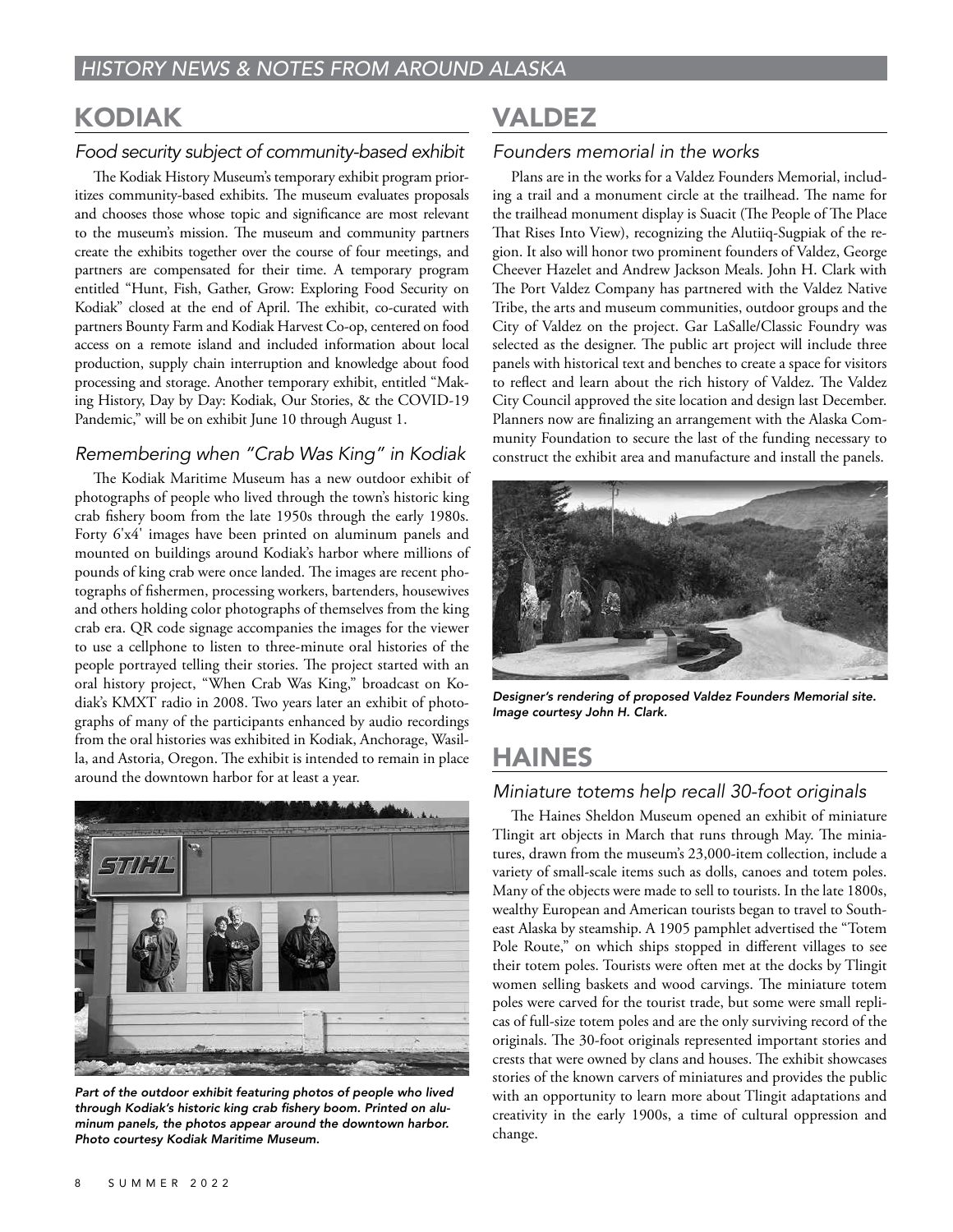#### *HISTORY NEWS & NOTES FROM AROUND ALASKA*

### JUNEAU

#### New edition of gold mining book set for release

The book *Hard Rock Gold: The Story of the Great Mines That Were the Heartbeat of Juneau, Alaska* is being reprinted. This detailed and fascinating history of Juneau mines was first published in 1980 by Brenda and David Stone. Thanks to the Stones' son Brandon, along with the Gastineau Channel Historical Society and the Treadwell Historic Preservation and Restoration Society, the book will be republished this summer with the goal of having it completed to sell at Gold Rush Days in late June. Find out more at www.juneauhistory.org.

#### Walking tours feature mining, crime, murder

The Juneau-Douglas City Museum will host Historic Downtown Juneau and Alaska State Capitol walking tours regularly this summer. Once a month there also will be a Treadwell Mines Historic Trail tour, a Death in Douglas True Crime tour, and a Capital Killers True Crime tour. Weekly schedules and more information are at www.juneau.org/museum/walking-tours.

#### KENAI

#### Group revitalized after COVID break

The Kenai Peninsula Historical Association has just one thing to say: "We're back!" After a two-year hiatus due to COVID-19, a meeting was held May 7 in Cooper Landing for the many museum folks to exchange news. Mona Painter hosted the meeting. The group talked about writing a history of the organization. Several members will explore options for digitizing Peninsula newspapers that have been published through the years. The next meeting will be held October 1 at Kasilof and, weather permitting, will include a tour of the Victor Holm Homestead. The meeting ended with a tasty soup, salad and six-dessert lunch.

### **STATEWIDE**

#### Book remembers conman Archie Ferguson

Archie Ferguson was part of a wealthy family that owned stores, trading posts and a host of other businesses including a hotel, restaurant, sawmill, greenhouse, mink farm and movie the-



ater, many of them north of the Arctic Circle. He was also a conman and a bush pilot. Archie's father, F.R., brought the family to Alaska in 1915, first to Douglas, then Nome, and finally to the village of Shungnak. F.R. managed the store in Shungnak until he was able to buy a store at Kobuk. The Fergusons began to buy and manage stores in other

Archie Ferguson with airplane tool. Photo courtesy Steve Levi. communities. Archie's brother Warren ran a store at Koutchak Creek, between Shungnak and Kobuk. Archie ran a store in Selawik. Although he was known to cheat people, he was an equal opportunity conman; he was not particular about who he conned. "He would shortchange anyone, white or Inupiat, tourist or sourdough, man or woman," according to Steve Levi, his biographer. See *Archie Ferguson, Alaska's Crown Prince* and "Craziest Pilot in the World" by Steve Levi, published on Amazon, 2021; quoted in the *Alaska Token Collector & Polar Numismatist*.



Benny Benson receives framed flag from Gov. Bill Egan. Alaska *State Archives.*

#### Researcher discovers Benny Benson's true age

Several Alaska communities claim Benny Benson, who won a contest to design the Alaska flag in 1927. Born in Chignik, he was placed in the Jesse Lee Home in Unalaska as a young child. When the orphanage moved to Seward, Benson also moved there. In later life, he lived in Kodiak. Dr. Mike Livingston, formerly a cultural heritage specialist for the Aleutian Pribilof Islands Association, conducted research to obtain more accurate information about Benson's family history. Livingston discovered that Benson was actually 14 when he submitted the flag design, not 13 as is commonly believed (and as Benson himself apparently believed). Birth and baptismal records of a Russian Orthodox priest in Chignik report Benson's birth date as September 12, 1912. The idea that Benson was a year younger seems to have come about in 1940, when he registered to serve in World War II. He had no birth certificate but believed his birthday was October 12, 1913, and was issued a certificate with that date. After a panel reviewed the evidence Livingston brought forward, the State of Alaska has corrected Benson's official birth certificate.

CORRECTION: *We got the name of an island wrong in the February newsletter. Page 9 had a story about the cattle on Umnak Island, in the Aleutians. We called it Unimak Island, but that is another Aleutian island. The cows are on Umnak, which is farther from the mainland.*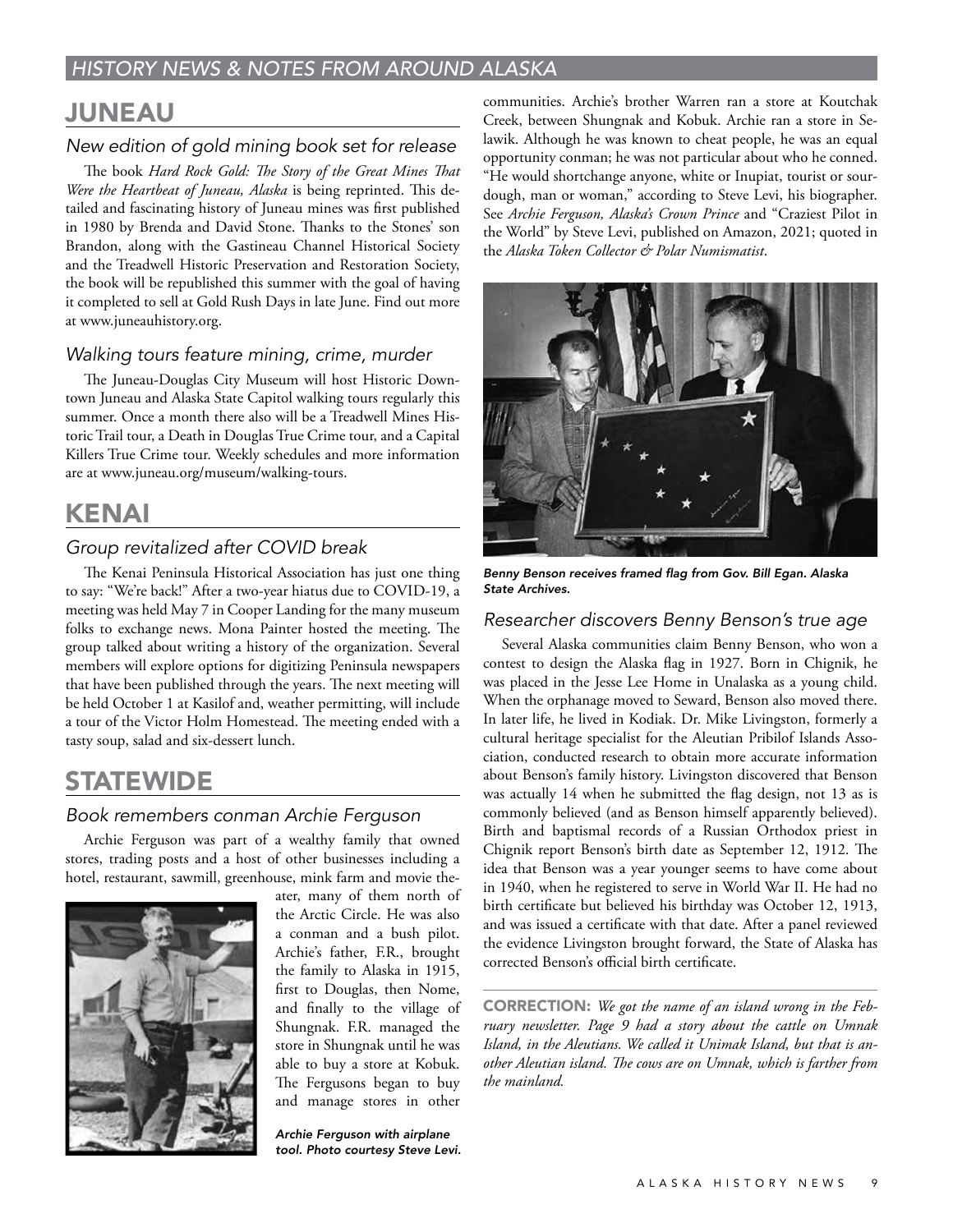# Tlingit elder recalls successful lobbying by "Alaskans on the Potomac" in the 1960s

*Tlingit elder Irene Rowan of Klukwan and Haines was a national leader in formation and passage of the Alaska Native Claims Settlement Act (ANCSA). Beginning in the 1960s she was active with land claims, working with the Alaska Federation of Natives and then fighting to establish the Klukwan Village Corporation. In 1976 she helped lead a national campaign to enroll Alaska Natives under ANCSA and returned to Washington as a special assistant to the Assistant Secretary for Indian Affairs at the U.S. Department of Interior.*

*On April 18, 2022, Alaska Historical Society board members Karen Brewster and William Schneider conducted an oral history interview with Rowan, focusing on her efforts in the nation's capital to pass ANSCA. Her involvement with a group known as "Alaskans on the Potomac" was instrumental in assisting Alaskans traveling to Washington to work on Alaska Native land claims. Here are excerpts from that interview.*

Irene Rowan's move to Washington, D.C., began with Mike Gravel's U.S. Senate campaign:

*�*

"I, at the time, was married and my husband had run the primary campaign for Mike Gravel. Mike Gravel won the general election and asked if we would go back to Washington, D.C., to work with him. So, my husband was given the task of the land claims, as a staff person to Senator Gravel."

Native and non-Native Alaskans traveled to Washington to testify and meet with legislators to explain Alaska and Alaska Native concerns. Irene recalls the need:

"They really didn't hardly know anything about Alaska, let alone Alaska Natives, so this was a real eye-opener for many of the senators and congressmen and staff people. We met mostly with staff people. Those people speak a very different language than we do in Alaska; they talked about public law, that type of thing. So, there was a real language



Irene Rowan discusses Native claims with Alaska's senators. From left: Sam Kito, unidentified man, Sen. Mike Gravel, Irene Rowan, Sen. Ted Stevens and John Borbridge, *Jr. This* Tundra Times image's photographer is unknown. Photo number TT.03591. Courtesy Ukpeagvik Iñupiat Corporation and Tuzzy Consortium Library of Utqiaġvik.

barrier. But, there was always someone in the group who was very articulate and effective in getting the message across."

Rowan felt lobbying efforts would be most effective if these groups could get to know and better understand each other, so she facilitated interactions outside of the capital offices.

"We had a number of social gatherings when Alaskans came to Washington, D.C., whether they were Native or non-Native. [Our place] was across the river and was easy for people to come to, so I had some parties. It was fun for these people to get to know one another in a comfortable setting."

Anna McAlear, from Unalakleet and living in Washington, also was closely involved with Alaskans on the Potomac. As Irene explains:

"We started meeting at her apartment to talk about what we could do to help the people who were coming down, so we organized to have an office at the NCAI (National Congress of American Indians) building. We had people who volunteered for typing and we had people who would

guide them around the city, help them with housing, restaurants and sometimes walk with them to visit senators. Tommy Richards (a journalist with *Tundra Times*) always had interesting reports for our meetings and ideas of what we could do to help. Most of the people who came down had never been out of the state before and were not that familiar with the English language. So Anna and her husband were very good at driving individuals, helping them find their hotel and learn to operate the elevator, the escalator, clothes to wear. And she would laugh and say, 'Last night so-and-so from Barrow called and said, "Can you come and pick me up, I'm lost".' So, they'd get into the car and go and find the person."

*�*

*Rowan's full interview will be available on the Alaska Native Land Claims Project Jukebox at the University of Alaska Fairbanks Rasmuson Library (https:// jukebox.uaf.edu/ancsa). Karen Brewster is directing the project under a grant from the Alaska State Library.*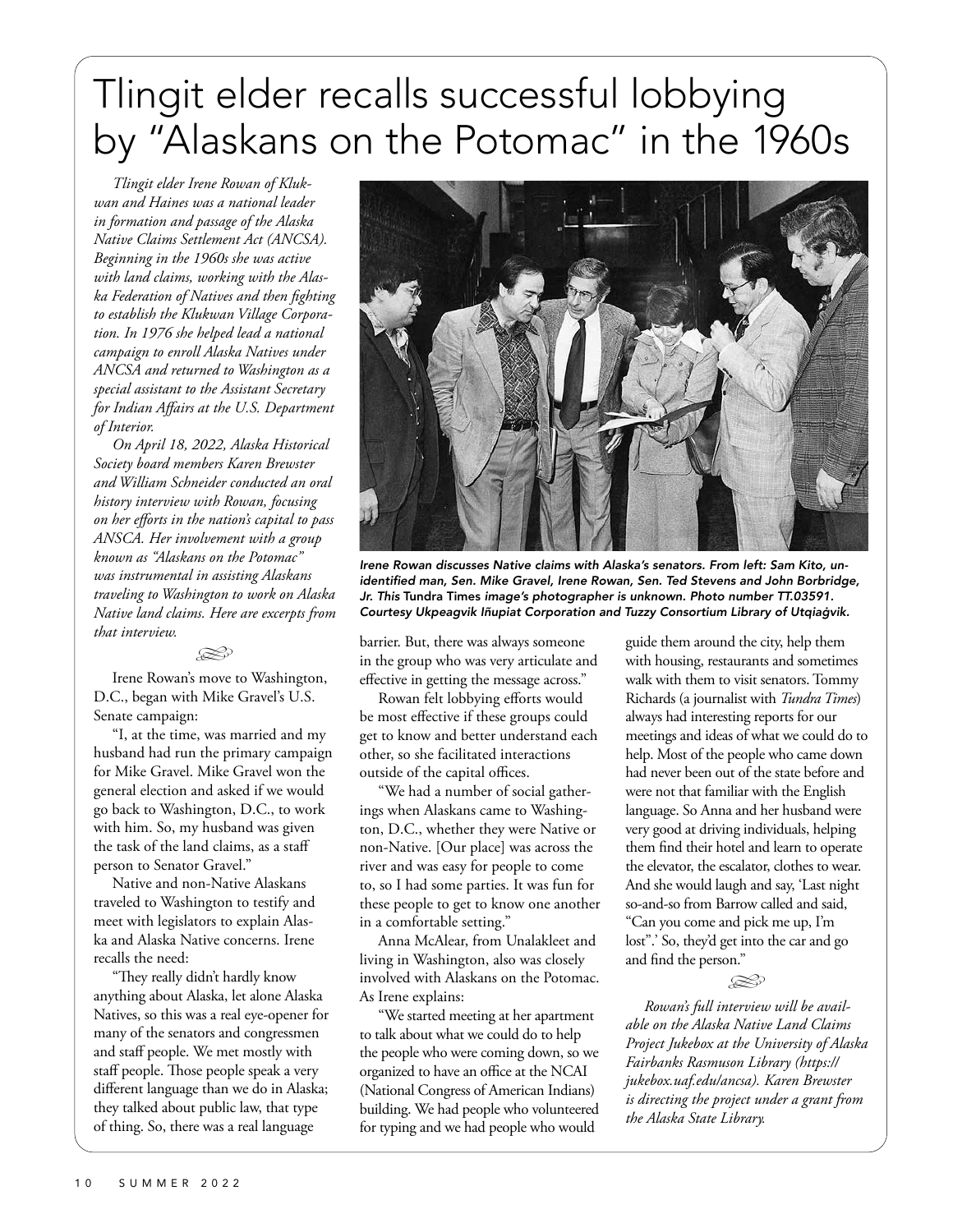# Help us honor those who promote Alaska history

The Alaska Historical Society is soliciting nominations for awards it annually presents that recognize people and groups who have done a notable project contributing to better understanding Alaska history.

Projects that have been recognized include sign projects, walking tours to see important places in a community, special photo exhibits, recording memories of a significant community event, compiling an anthology, digitizing archival materials, creating a website and commemorating an anniversary.

Please consider nominating individuals and groups for one of the 2022 AHS awards. Nominations are due August 31, 2022.

JAMES H. DUCKER ALASKA HISTORIAN OF THE YEAR AWARD goes to an Alaska resident for publication of significant new material (published in the last 16 months) about Alaska's past. Historian Ducker edited the society's scholarly journal *Alaska History* for 30 years.

ESTHER BILLMAN AWARD is given to a local or state organization for a project contributing to the preservation and understanding of Alaska history. Billman was the long-time curator at the Sheldon Jackson Museum.

EVANGELINE ATWOOD AWARD is given to an individual for significant long-term contributions to Alaska state or local history. Atwood was one of the founders of the Alaska Historical Society.

BARBARA SMITH PATHFINDER AWARD is given for indexing or preparing guides to Alaska historical material. Historian, archivist, and exhibit curator Smith prepared invaluable guides to Alaska Native, Russian Orthodox and Russian American records.

ELVA R. SCOTT LOCAL HISTORICAL SOCIETY AWARD is for a special achievement of a community historical society or museum. Scott was a founder of Homer's Pratt Museum, and after moving to Eagle was newsletter editor, tour guide and official of its historical society.

TERRENCE M. COLE STUDENT AND BEGINNING PROFESSIONAL SCHOLARSHIPS are cash awards given to help individuals attend the Alaska Historical Society's annual conference. Historian Cole taught at the University of Alaska Fairbanks and led its public history program.

CONTRIBUTIONS TO ALASKA HISTORY AWARD recognizes an individual or group that has made a singular and significant recent contribution to Alaska history.

A nomination should have sufficient detail and supporting materials and should be submitted to the AHS Awards Committee by email to members@alaskahistoricalsociety.org or by mail to P.O. Box 100299, Anchorage, AK 99510.

Nominations for the Ducker Award must include a copy of the publication for the committee's use.

### Still time to donate to AHS in 2022

Donations to the Alaska Historical Society are greatly appreciated and help fund our many programs. Alaska residents can make donations to us through Pick.Click.Give, the Permanent Fund Dividend Charitable Contributions Program.

If you have already filed for your 2022 PFD, you can still add a donation through August 31 by visiting the PFD website and accessing your

MyAlaska account. Thank you for your support!



## AHS seeking new board members

The Alaska Historical Society is seeking qualified and contributing board members to join its 15-member board of directors. Five directors are elected annually to threeyear terms (limited to two consecutive terms).

Service is a great way to participate in building a respected and effective statewide organization that promotes Alaska's history. The board usually meet six times a year, now primarily through Zoom.

The directors elect the society's officers, set policy and oversee operations of the organization. Each director is expected to serve on several committees such as membership, publications, newsletter, advocacy, annual meeting program and awards.

Please consider serving on the board or recommending someone to serve. Submit an email with a one-paragraph biography to members@alaskahistoricalsociety.org by August 15, 2022.

### Present your paper at our conference

"Conflicting Visions of Alaska History" is the theme for this year's Alaska Historical Society conference, scheduled for October 6-8 and 13-15.

The conference will take place largely online, with some in-person events in Anchorage.

Papers related to our theme or on any topic related to Alaska history are welcome. Presentations are limited to 20 minutes. All presenters must register for the conference.

To submit a proposal, please email your presentation title, an abstract of no more than 100 words, and two sentences about yourself to Rachel Mason, program chair, at rachel\_mason@nps.gov.

Proposals are due June 15, 2022.